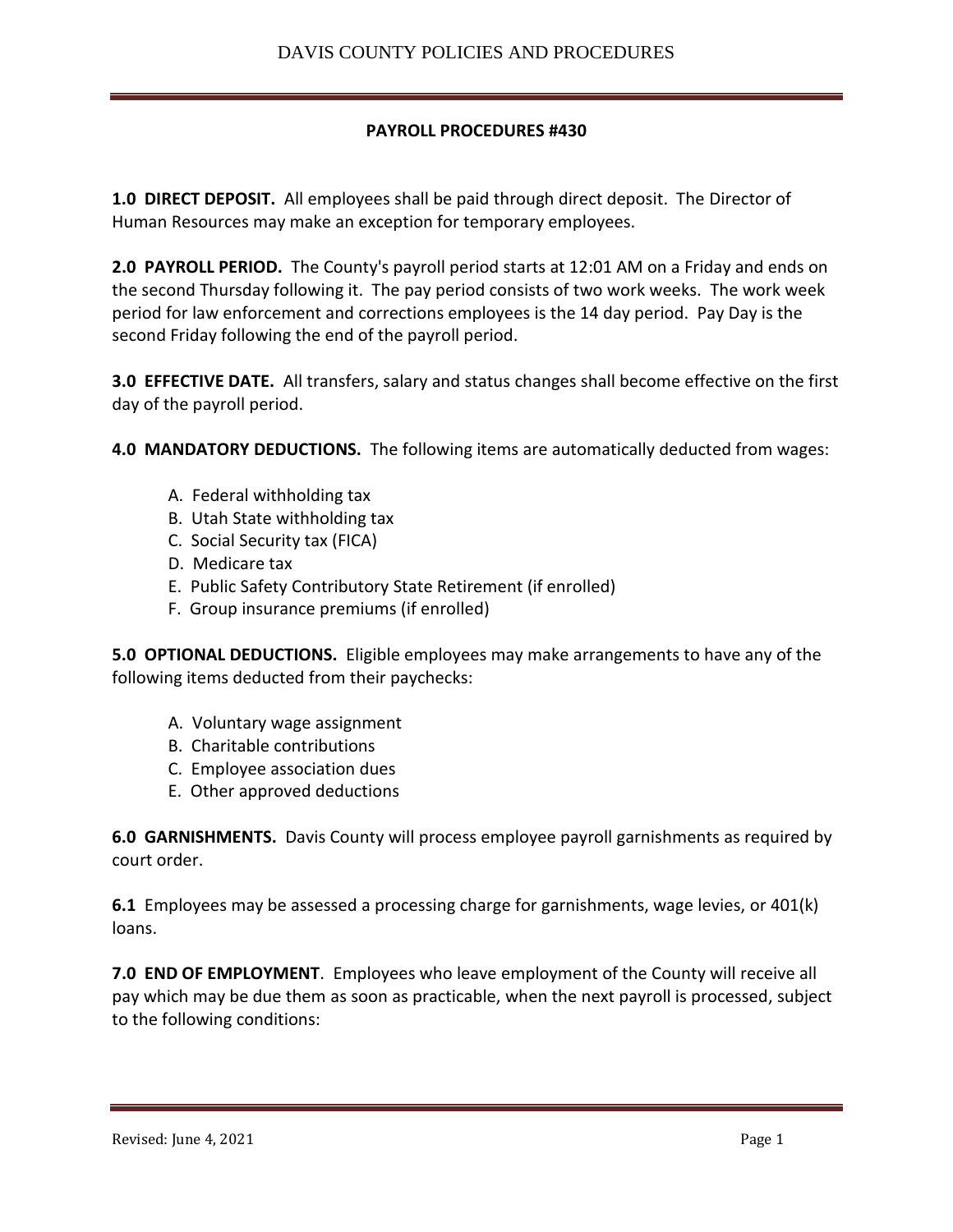A. Employees owing money, property, or material to the County at the time of separation shall have final pay applied against the account of whatever amount may be needed to satisfy it and shall be given a receipt for the amount credited. Partial settlement of an account by application of final pay shall not release an employee from any balance remaining due.

B. Salary and accrued vacation leave will, upon employee's death, be paid to the heirs of the deceased employee as provided by law.

**8.0 UNIFORM ALLOWANCE.** Eligibility for uniform allowance and the amount of the allowance shall be determined by the Commission. Amounts will be pro-rated for part-time employees. Approval to pay uniform allowance to an employee shall be requested on a Personnel Action Form. The Human Resources department shall issue a schedule indicating eligible classifications and approved amounts.

**8.1** Employees receiving a uniform allowance are expected to satisfy all obligations incurred with the purchase and maintenance of uniforms. Employees failing to satisfy obligations shall be subject to corrective action.

**9.0 DAYLIGHT SAVING TIME.** Employees working when Daylight Saving Time becomes effective at 2:00 AM shall be compensated at their regular rate of pay, including shift differential if any, for the hour "lost" when Daylight Saving Time began. Employees working when Daylight Saving Time concludes at 2:00 AM shall be compensated for the "extra" hour they worked. Pay received for this date will be paid in accordance with FLSA procedures.

**10.0 ON-CALL PAY.** Employees assigned to be "On-call" may be paid a daily stipend per day for the assignment. The stipend amount will be established by departments each budget year. Employees must be available to respond within guidelines set by Administrative Officer. FLSA exempt employees are not eligible for on-call pay.

**11.0 SHIFT DIFFERENTIAL.** A shift differential may be paid to employees working in the following departments: Sheriff, Facilities, Animal Care, and Public Works. The amount of the Differential is 4% and will be paid on hours worked from 6:00 PM to 6:00 AM. FLSA exempt employees are not eligible for shift differential. Differential will not be paid on the following: training, compensatory time paid out, sick leave, vacation leave, holidays, bereavement, and military.

**12.0 FTO/OIC PAY.** Employees assigned to be a Field Training Officer (FTO) or an Officer in Charge (OIC) may be paid a daily stipend per day while actively assigned. The stipend amount will be established by departments each budget year. Sheriff's department employees must have successfully completed FTO training as designated by POST and/or the Davis County Sheriff's Office.